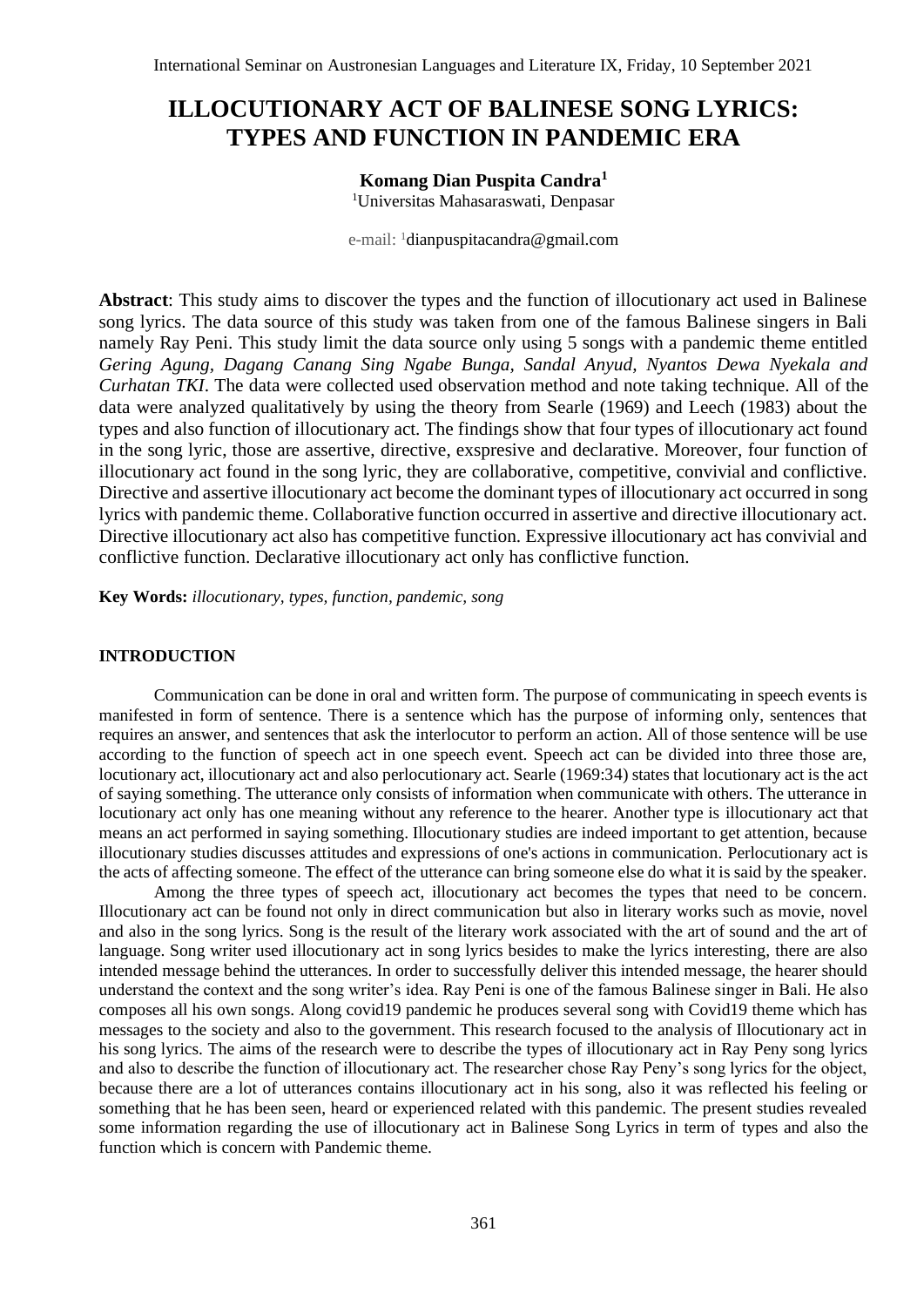#### **METHOD**

The data of this study were taken from selected Balinese song lyrics of Rai Peni, one of the Balinese famous singer which is concerned with Covid19 as the theme for his song. Those songs are *Gering Agung, Sandal Anyud, Dagang Canang sing Ngabe Bunga, Curhatan TKI and Dewa Nyekala.* The data were in the form of sentence and clause from single lyrics and also combine lyrics which contain of illocutionary act. The data were collected using the observation method with note taking technique and it was analyzed qualitatively using the theory proposed by Searle (1969) to analyse about the types of illocutionary act, followed by theory proposed by Leech (1993) about the function of illocutionary act. The explanation in this study was presented in narrative form to explain the types and also the function of illocutionary act.

## **FINDINGS AND DISCUSSION FINDINGS**

According to the theory that proposed by Searle (1969), four types of illocutionary acts are found in this study, they are assertive, directives, expressive and declarative. Commissives is not found in the song lyrics because commissive is one type of illocutionary act in which the speaker commits to do something in the future (Austin, 1975). Ray Peni as the singer try to deliver messages to the hearer from his songs related about his experienced facing this pandemic, there are no lyrics containing messages to explain about some future action. The findings of this study can be seen in the table below:

| <b>Classification of</b><br><b>Illocutionary Act</b> | <b>Types of Illocutionary Act</b>                | <b>Function</b>                  |
|------------------------------------------------------|--------------------------------------------------|----------------------------------|
| Assertive                                            | Informing<br>Concluding<br>Confessing<br>Telling | Collaborative                    |
| Directive                                            | Warning<br>Ordering<br>Suggesting<br>Commanding  | Collaborative and<br>Competitive |
| Expressive                                           | <b>Blaming</b><br>Praising                       | Convivial and Conflictive        |
| Declarative                                          | Declared                                         | Conflictive                      |

Table 1 Types and Function of Illocutionary Act Found in Balinese Song Lyrics

Table 1 shows that directive and assertive illocutionary act become the dominant types of illocutionary act occurred in song lyrics with pandemic theme. It can be happen because the messages delivered from the singer to the hearer related with real situation about Covid19 virus. Its mean there are a lot of utterances that contain truth information or the fact that refers to assertive illocutionary act and also utterances that give command or giving an order which is tell the hearers to do something or known as directives speech act. Assertive illocutionary act can be divided into informing, concluding, confessing and telling. Directive illocutionary act occurred in the types of warning, ordering, suggesting and commanding. Expressive illocutionary act refers to the complaining and praising. The last one is declarative illocutionary act which declared about the changes. The function of illocutionary act found in the song lyric, they are collaborative, competitive, convivial and conflictive. Collaborative function occurred in assertive and directive illocutionary act. Directive illocutionary act also has competitive function. Expressive has convivial and conflictive function. Declarative illocutionary act only has conflictive function.

# **DISCUSSION**

As a discussion of this study, the way in analyzing the data was conducted through the analysis of types and function of illocutionary act in Balinese song lyrics. The data found were analyzed based on the theory of Speech Act proposed by Searle (1969) that divided illocutionary acts into five, they are assertive, directives, expressive, commissive and declarative. Leech (1993) divided the function of illocutionary act into four they are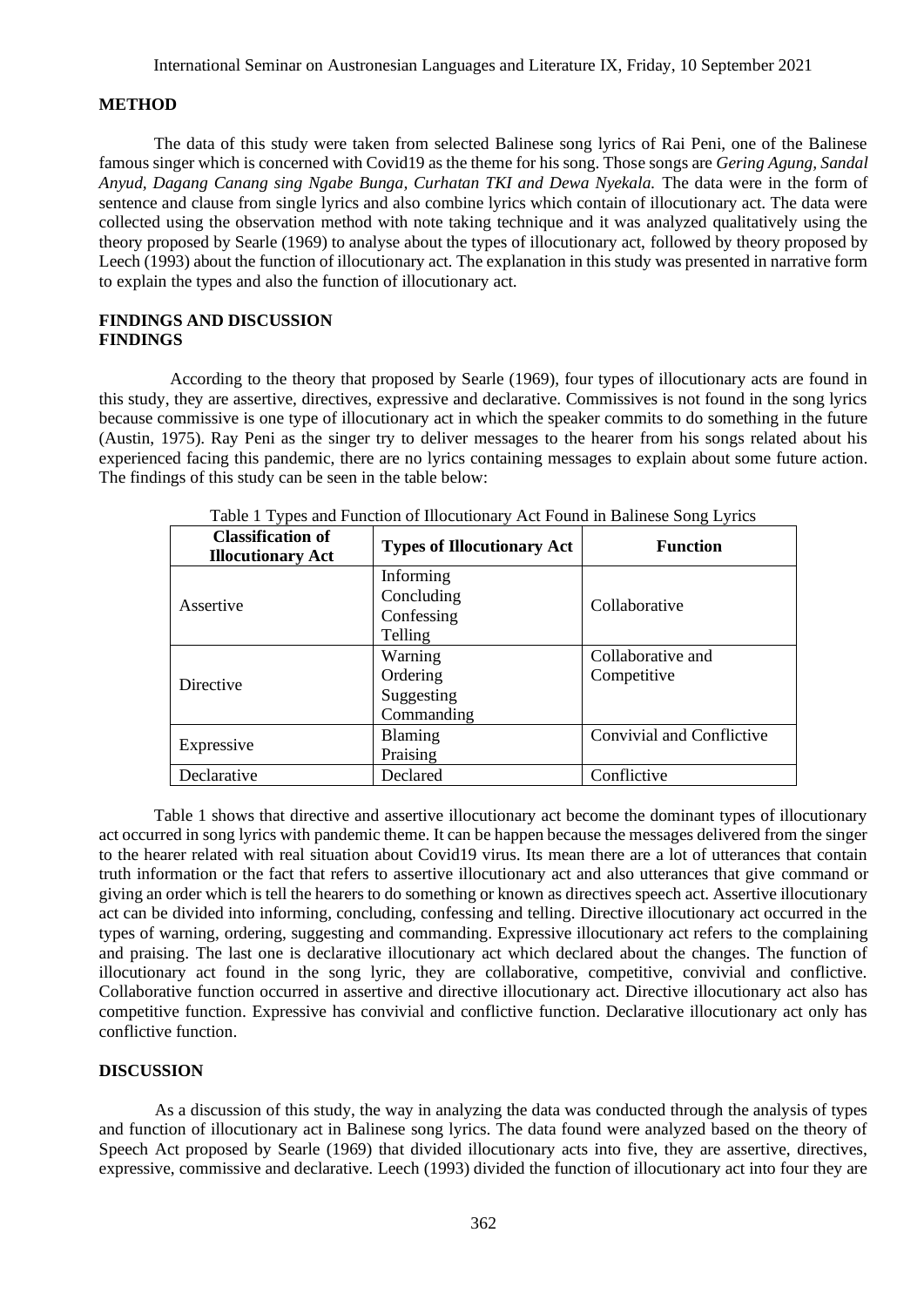collaborative, competitive, convivial and conflictive. The use of those types and function in Ray Peni song lyrics can be seen as below.

## **1. Assertive**

The purpose of these types is to commit the speaker to a varying degree in something being the case, to the truth of the expressed proposition (Searle, 1969). The occurrence of assertive types in Balinese song lyrics can be seen from the data below.

#### **Data 1**

*Nguda kene lacure irage dadi manusia hidup di Marcapada Ne jani kena gering agung, sakite sing ngerambang ape*

*(Ray Peny, Gering Agung)*

These lyrics are assertive of informing. He informs the fact about current situation in the world that is being hit by a pandemic of Covid19. He report that human being is given a severe trial because they are faced with a deadly disease and a cure has not been found. The lyrics have collaborative function because the lyrics above informing the condition that also experienced by himself. This utterances commit the speaker to the truth of expressed proposition.

#### **Data 2**

*Mekejang manusane pada bingung*

# *(Ray Peni, Nyantos Dewa Nyekala)*

This lyric is assertive of concluding. He commits assertive act of concluding by saying 'mekejang' or 'all' which means he make conclusion about the situation that is felt by everyone as a result of the pandemic. Everyone feel confused about this pandemic which forces them to stay at home in order stop the spread of the virus, but on the other hand they have to struggle in various way to survive. Concluding as a part of assertive acts belong to collaborative function. He delivered this messages by making conclusion and emphasize it into other people.

#### **Data 3**

*Sesukat gumine uyak corona, hidupe ngansan parah Len ipidan sekonden ade corona, sebilang malam minggu jeg pragat dugem, ajep ajep kanti kelemah (Ray Peni, Sandal Anyud)*

These lyrics are assertive of confessing. He confesses about his life before and after pandemic. He experienced two different things, nowadays in pandemic era, he experienced very difficult life, he need to survive just for eat. It was different with his condition before this pandemic which described the bad habit of him. He usually have fun and spending money every weekend. By using word 'sesukat' or 'since' and also 'sekonden' or 'before' he try to stress the utterance that is confessing his own thought and influence the hearer to understand the difference. The lyrics have collaborative function because it is present about the speaker belief. He believes that now he has a tragic life as the result of Covid19 virus.

#### **Data 4**

*Yan orahang keweh ngalih pipis To nguda liu nak megarang mayuang vila*

*(Ray Peni, Nyantos Dewa Nyekala)*

These lyrics are assertive of telling. He tells about phenomena in Bali during pandemic. This pandemic give a big impact for every aspect especially for tourism industry. People who work in the tourism industry lose their jobs as well as accommodation business owners do not get income because there are no guests during the pandemic. It can be said that foreigners and also domestic tourist cannot visit Bali. In order to keep operating, the owners of villa, hotel or home stay in Bali reduce rental costs and offer various types of promotions to attract tourist who still live in Bali keep rent their accommodation. The interesting phenomenon is local person or Balinese people are competing to enjoy the promotion. Government confused in giving social assistance as a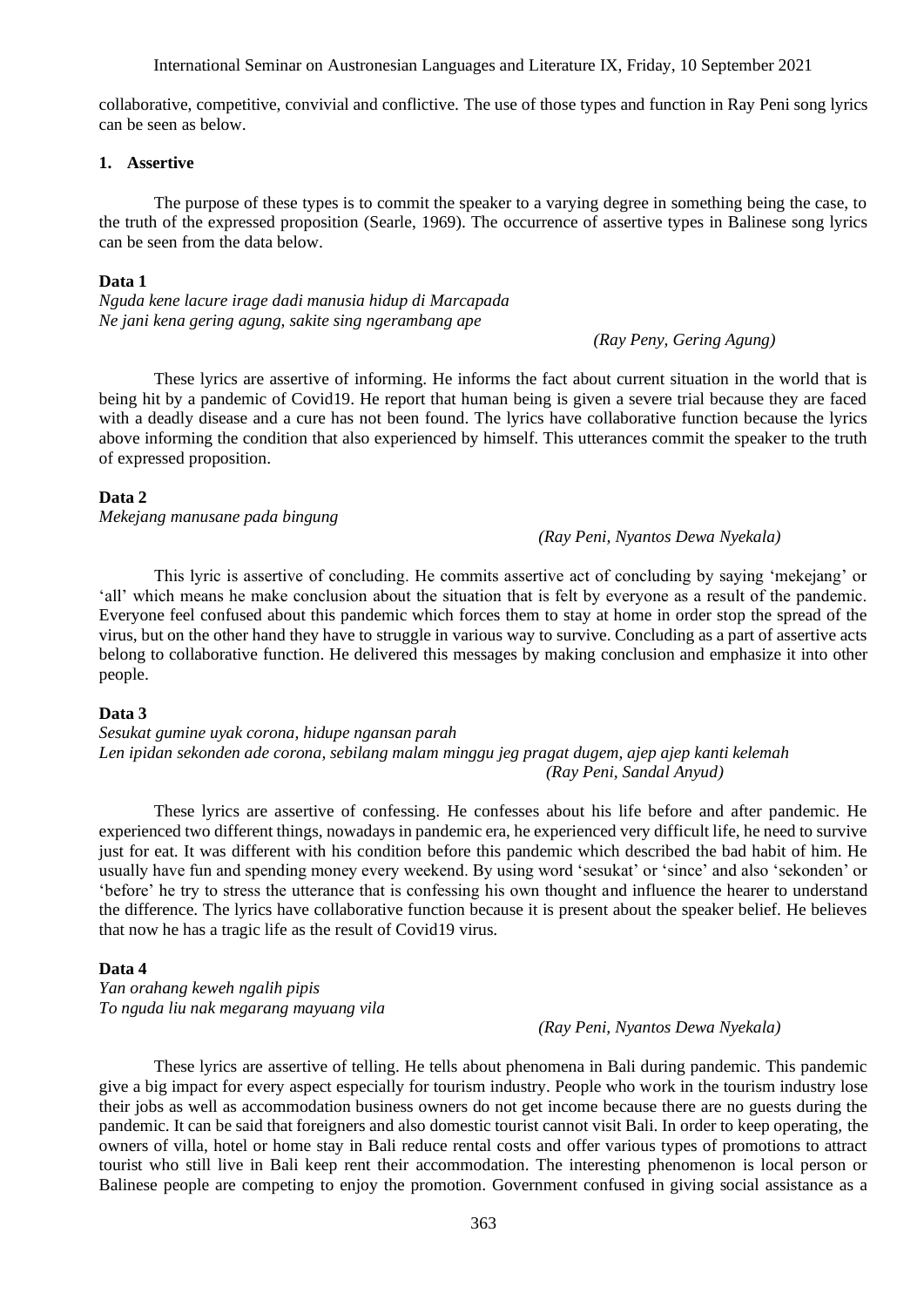International Seminar on Austronesian Languages and Literature IX, Friday, 10 September 2021

result of restrictions on community activities on the other hand many local people who are not affected by the pandemic start to live in new normal life. The lyrics have collaborative function because it is commit the speaker to the truth of expressed proposition.

# **2. Directive**

Directive is the type of speech acts that the speakers uses to get someone else to do something (Searle, 1969). The types of directives illocutionary act can be seen from the data below.

#### **Data 5**

*Yen irage memengkung pesu, Takutin kena gering agung* 

*(Ray Peny, Gering Agung)*

This lyric is directive of warning. This lyric has messages to the hearer about the danger of this Virus. He also give warning about the big impact for ourselves if we do not apply the health protocol such as leave the house aimlessly, maintain a distance and also avoid the crowd, if we violate the instruction, we will be easily infected by the virus. We need to follow the instruction from government. This lyric has competitive function because it is competing with the social goal by giving warning to the hearer.

#### **Data 6**

*Kanggoang malu luh hidup irage glalang gliling* 

*(Ray Peni, Dagang Canang Sing Ngabe Bunga)*

This lyric is directive of requesting. The use of word 'kanggoang' 'accept' means requesting by using indirect sentence. He request his wife to accept this situation and having a simple live, they have to live together face the bad condition as the result of pandemic. He wants to convince his wife even though it's hard but everything will be ok as long as he tries, not by stealing or doing bad things to make money. The illocutionary function of these lyrics is collaborative because this utterances is aimed to emphasize the situation of the speaker.

#### **Data 7**

*De sombong, yen i rage icen ne rejeki lebih Mani puan, yen sing ngelah pang nge ade nak olas nulungin De kanti, hidupe care sandal anyud di tukade.*

#### *(Ray Peni, Sandal Anyud)*

These lyrics are directive of suggesting. It contains a suggestion from the speaker to the hearer. Life is so hard, we need to stay generous no matter the situation, because the wheel is always turning, today we can be up and tomorrow can be down. Thus, whatever the situation, other people will still accept us.The illocutionary function of this lyric is competitive function because suggesting is an act that the illocutionary goal competes with the social goal as it has the addressee to do something.

## **Data 8**

*Ratu betara gelisang ratu tedun*

(*Ray Peni, Nyantos Dewa Nyekala*)

The lyric above belong to directive of commanding. The commanding act is shown in the words 'gelisang' or 'hurry'. The command is directed towards the God. The speaker want to say that, only the miracle of God that can stop this pandemic. Commanding is an act that has the addressee to do something that the speaker wish to be done by the addressee. This function very clearly stated by the utterances, the speaker wait the miracle from the God.

## **3. Expressive**

Searle (1969) proposed in the class of expressive are apologizing, thanking, congratulating, condoling, deploring, and welcoming. The types of expressive illocutionary act can be seen from the data below.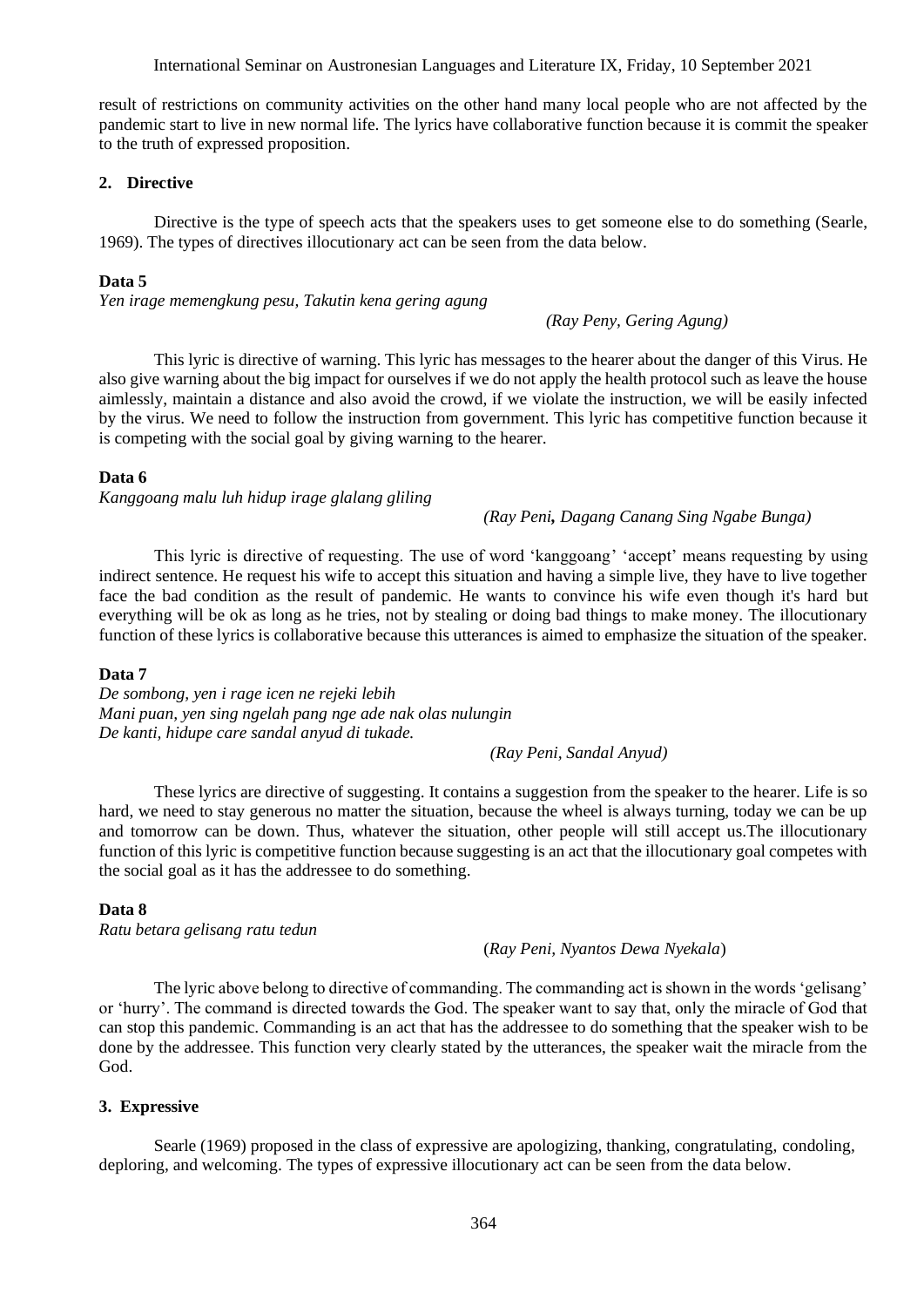#### **Data 9**

*Nyen kaden ne mekade, Gumine jelek buka kekene Yen ape kaden tatujone, Misi ngae penyakit sing dadi rame*

*(Ray Peni, Nyantos Dewa Nyekala)*

These lyrics are expressive of blaming. He feels confused about this situation, he wants to blame but doesn't know who to blame. He does not know who make this kind of pandemic occurred. This kind of illness force us to have new normal life, ever where we need to wear mask, we need to avoid crowds. These lyrics have conflictive function because the speaker make a complaint as the result of conflicts with himself and also with nature.

# **Data 10**

*Yening iluh mekenyem ken beli, care dagang canang sing ngabe bunge Jegeg iluhe tiada tanding, Tiada tanding jegeg iluhe*

*(Ray Peni, Dagang Canang Sing Ngabe Bunga)*

These lyrics are expressive of praising. He praises his girl that she looks beautiful, not only for the face but also for the heart. The context is the speaker lost his job in tourism and currently converting transport cars for roadside sales. His wife keep stand beside him and give him spirit to face this pandemic situation. He is very grateful having her as a wife. Her smile is like an energy for him. Those lyrics have convivial function because praising is an act that make the person we address feeling happy. It can create or maintain good relationship which means that the social goal is achieved.

# **4. Declarative**

Declarative is the illocutionary type where the speaker brings about the changes in the state of current affairs. Declarative is words and the act of it that is aimed to change the world by their utterance. The analysis of declarative in this song lyrics can be seen as below.

#### **Data 11**

*Len ipidan liu ngelah pipis, mulih kampung care nak buta tumben ngedat.*

(Ray Peni, Sandal Anyut)

These lyrics are declarative illocutionary act. He gave new status for himself. The view of the people in the village, when one of the citizen migrated to the city he will be success and have a lot of money when back to the hometown. Before pandemic, this perspective makes him like a crazy man when he back to hometown. He is the chief of the world, he can do anything and he will not be underestimated anymore. This lyric has conflictive function because it has intended meaning related with the responses of society toward him nowadays in his village after pandemic, he lost his job and no one appreciate him like before in his village.

## **CONCLUSIONS AND SUGGESTIONS**

Based on the previous analysis it can be concluded that four types of illocutionary acts occurred in Ray Peni song lyrics, they are assertives, directives, expressive and declarative. Assertive illocutionary act can be divided into informing, concluding, confessing and telling. Directive illocutionary act occurred in the types of warning, ordering, suggesting and commanding. Expressive illocutionary act refers to the complaining and praising. The last one is declarative illocutionary act which declared about the changes. Assertive illocutionary act talked about truthfully and what the speaker believe to be the fact, directive illocutionary act is the act that performed to make the hearer do some action, expressive illocutionary act to express someone feelings, and declarative illocutionary act that attempt to changes the reality or someone status. The function of illocutionary act found in these song lyric, they are collaborative, competitive, convivial and conflictive. Collaborative function occurred in assertive and directive illocutionary act. Directive illocutionary act also has competitive function. Expressive has convivial and conflictive function. Declarative illocutionary act only has conflictive function. The researcher suggests this research needed to be done next in understanding illocutionary acts in song lyrics in order